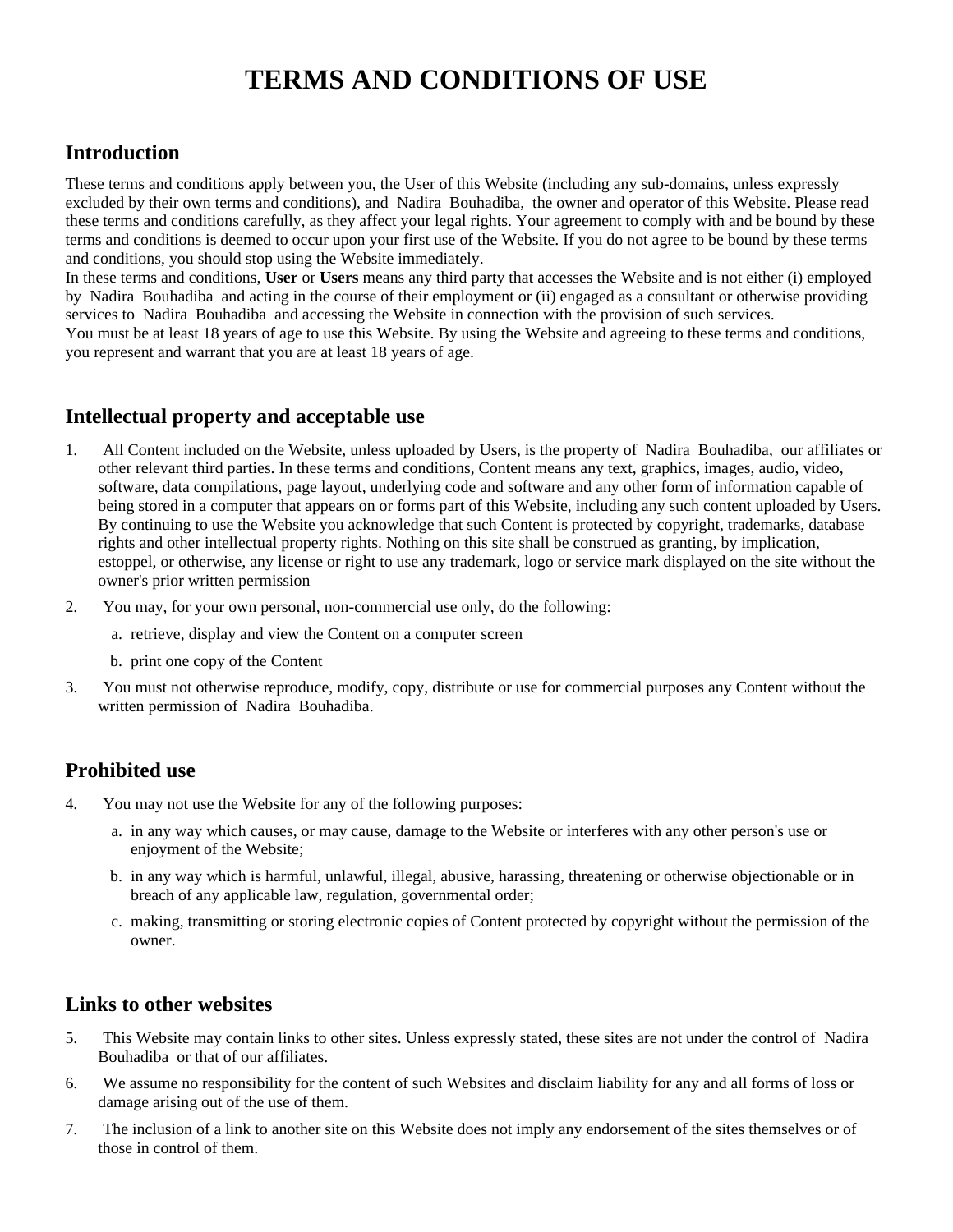# **Privacy Policy and Cookies Policy**

8. Use of the Website is also governed by our Privacy Policy and Cookies Policy, which are incorporated into these terms and conditions by this reference. To view the Privacy Policy and Cookies Policy, please click on the following: https://66098d27-3350-4103-876a-8cd9482d7bb8.filesusr.com/ugd/bee7e3\_2ea19d350b5a4c119db983552ad9a807.pdf and https://66098d27-3350-4103-876a-8cd9482d7bb8.filesusr.com/ugd /bee7e3\_2ea19d350b5a4c119db983552ad9a807.pdf.

# **Availability of the Website and disclaimers**

- 9. Any online facilities, tools, services or information that Nadira Bouhadiba makes available through the Website (the **Service**) is provided "as is" and on an "as available" basis. We give no warranty that the Service will be free of defects and/or faults. To the maximum extent permitted by the law, we provide no warranties (express or implied) of fitness for a particular purpose, accuracy of information, compatibility and satisfactory quality. Nadira Bouhadiba is under no obligation to update information on the Website.
- 10. Whilst Nadira Bouhadiba uses reasonable endeavours to ensure that the Website is secure and free of errors, viruses and other malware, we give no warranty or guaranty in that regard and all Users take responsibility for their own security, that of their personal details and their computers.
- 11. Nadira Bouhadiba accepts no liability for any disruption or non-availability of the Website.
- 12. Nadira Bouhadiba reserves the right to alter, suspend or discontinue any part (or the whole of) the Website including, but not limited to, any products and/or services available. These terms and conditions shall continue to apply to any modified version of the Website unless it is expressly stated otherwise.

## **Limitation of liability**

- 13. Nothing in these terms and conditions will: (a) limit or exclude our or your liability for death or personal injury resulting from our or your negligence, as applicable; (b) limit or exclude our or your liability for fraud or fraudulent misrepresentation; or (c) limit or exclude any of our or your liabilities in any way that is not permitted under applicable law.
- 14. We will not be liable to you in respect of any losses arising out of events beyond our reasonable control.
- 15. To the maximum extent permitted by law, Nadira Bouhadiba accepts no liability for any of the following:
	- a. any business losses, such as loss of profits, income, revenue, anticipated savings, business, contracts, goodwill or commercial opportunities;
	- b. loss or corruption of any data, database or software;
	- c. any special, indirect or consequential loss or damage.

## **General**

- 16. You may not transfer any of your rights under these terms and conditions to any other person. We may transfer our rights under these terms and conditions where we reasonably believe your rights will not be affected.
- 17. These terms and conditions may be varied by us from time to time. Such revised terms will apply to the Website from the date of publication. Users should check the terms and conditions regularly to ensure familiarity with the then current version.
- 18. These terms and conditions together with the Privacy Policy and Cookies Policy contain the whole agreement between the parties relating to its subject matter and supersede all prior discussions, arrangements or agreements that might have taken place in relation to the terms and conditions.
- 19. The Contracts (Rights of Third Parties) Act 1999 shall not apply to these terms and conditions and no third party will have any right to enforce or rely on any provision of these terms and conditions.